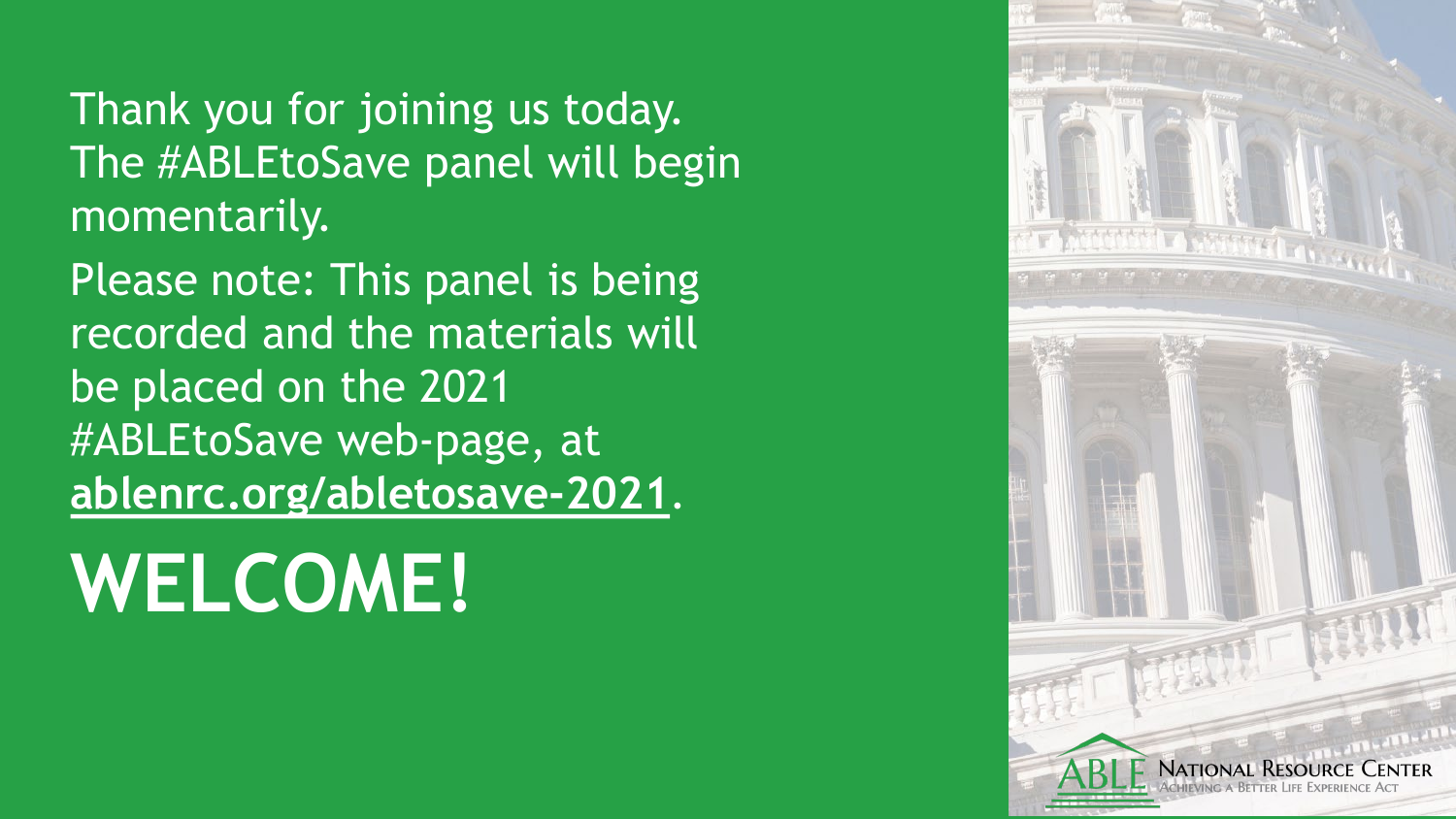

#### **Welcome to #ABLEtoSave Month** Panel with ABLE Ambassadors Monday, August 2<sup>nd</sup>, 2021 2:00 pm - 3:30 pm ET

*The #ABLEtoSave Campaign is sponsored by Prudential, TIAA, CalABLE, ABLEnow and ABLE America*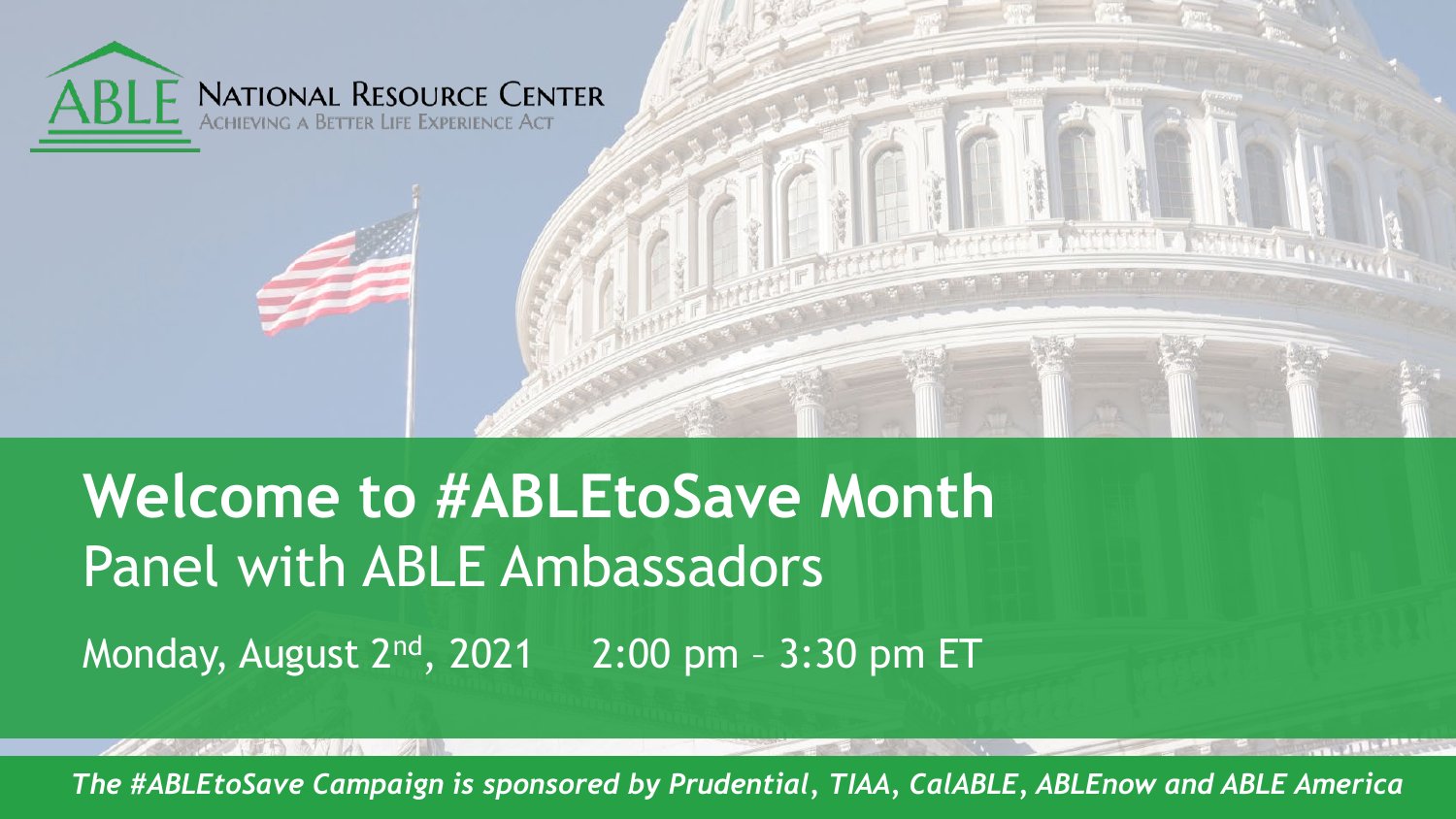## Listening to the Panel

The audio for today's panel discussion can be accessed using Computer Audio or by calling in by phone. If you select Computer Audio, please make sure your speakers are turned on or your headphones are plugged in.

If you do not have sound capabilities on your computer or prefer to listen by phone, dial:1

> -929 -205 -6099 Code: 812 0803 4001



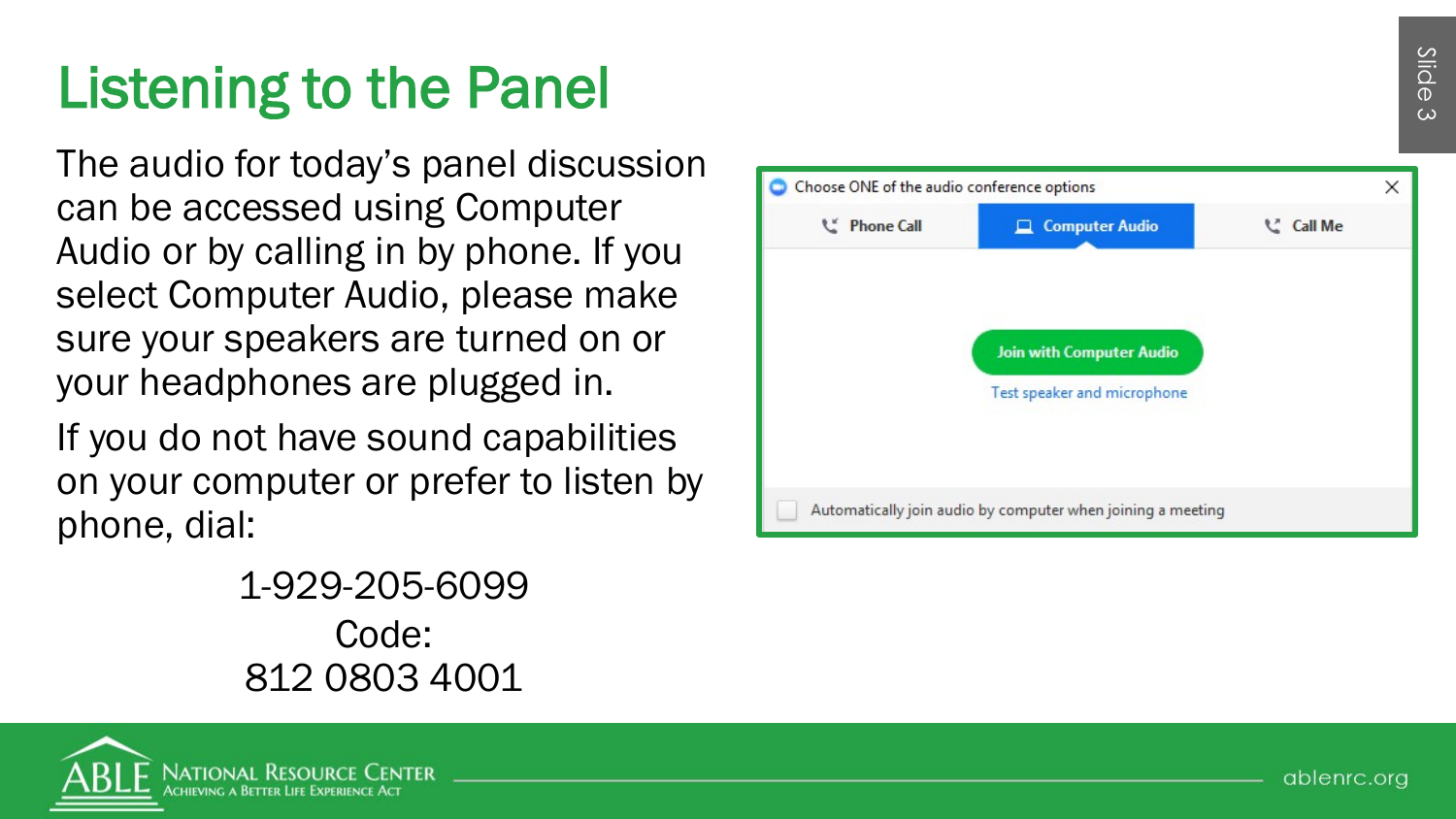## Captioning and ASL Interpretation

Real-time captioning is provided.

The captions can be found by clicking on the closed captions icon in your Zoom controls at the bottom of the screen.

American Sign Language (ASL) Interpretation is provided.

*NOTE: If you do not see the captions after clicking the button, or the ASL Interpreters on the screen, please alert the host via the chat box.*

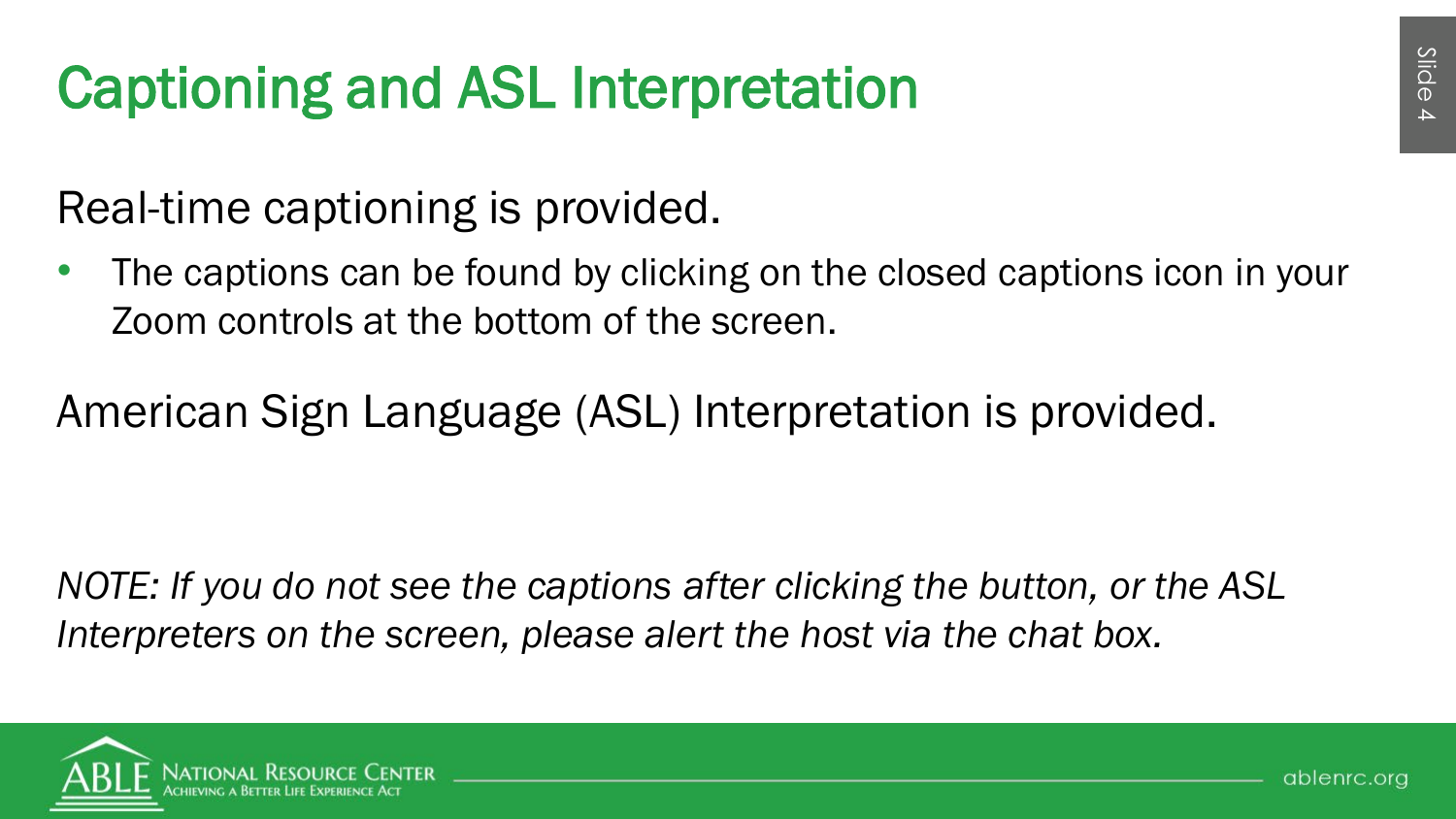### Panel Recording and Technical Issues

- If you miss portions of this panel, it is being recorded and will be placed on the ABLE National Resource Center's 2021 #ABLEtoSave web-page at [ablenrc.org/abletosave-2021](https://www.ablenrc.org/abletosave-2021/)
- **Technical Issues:** If you have technical difficulties, please use the *chat box* to send a message to the NDI Host or email [kauchenbach@ndi-inc.org](mailto:kauchenbach@ndi-inc.org) .

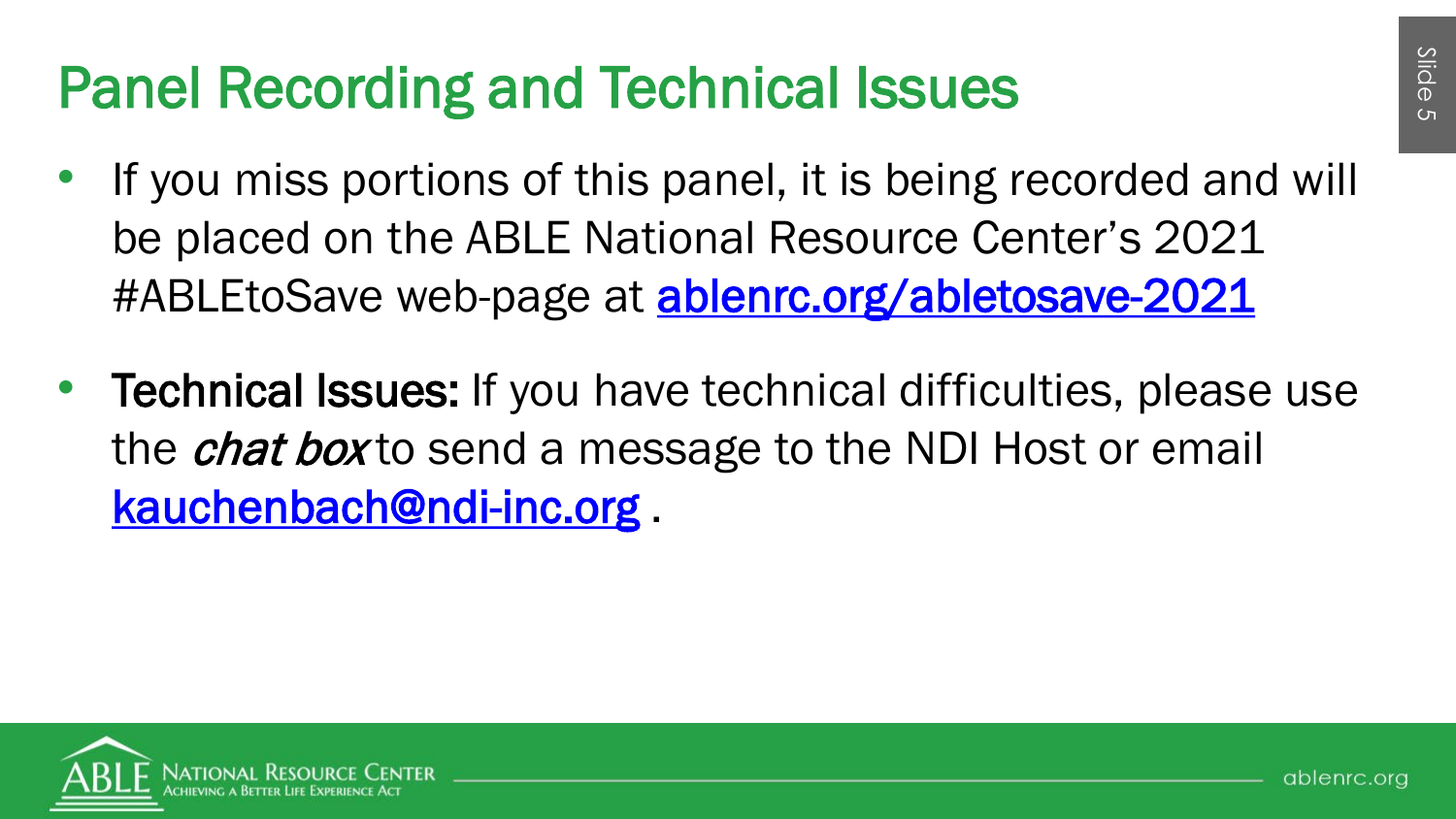

#### Miranda Kennedy, M.P.P.

#### Director, ABLE National Resource Center National Disability Institute







ablenrc.org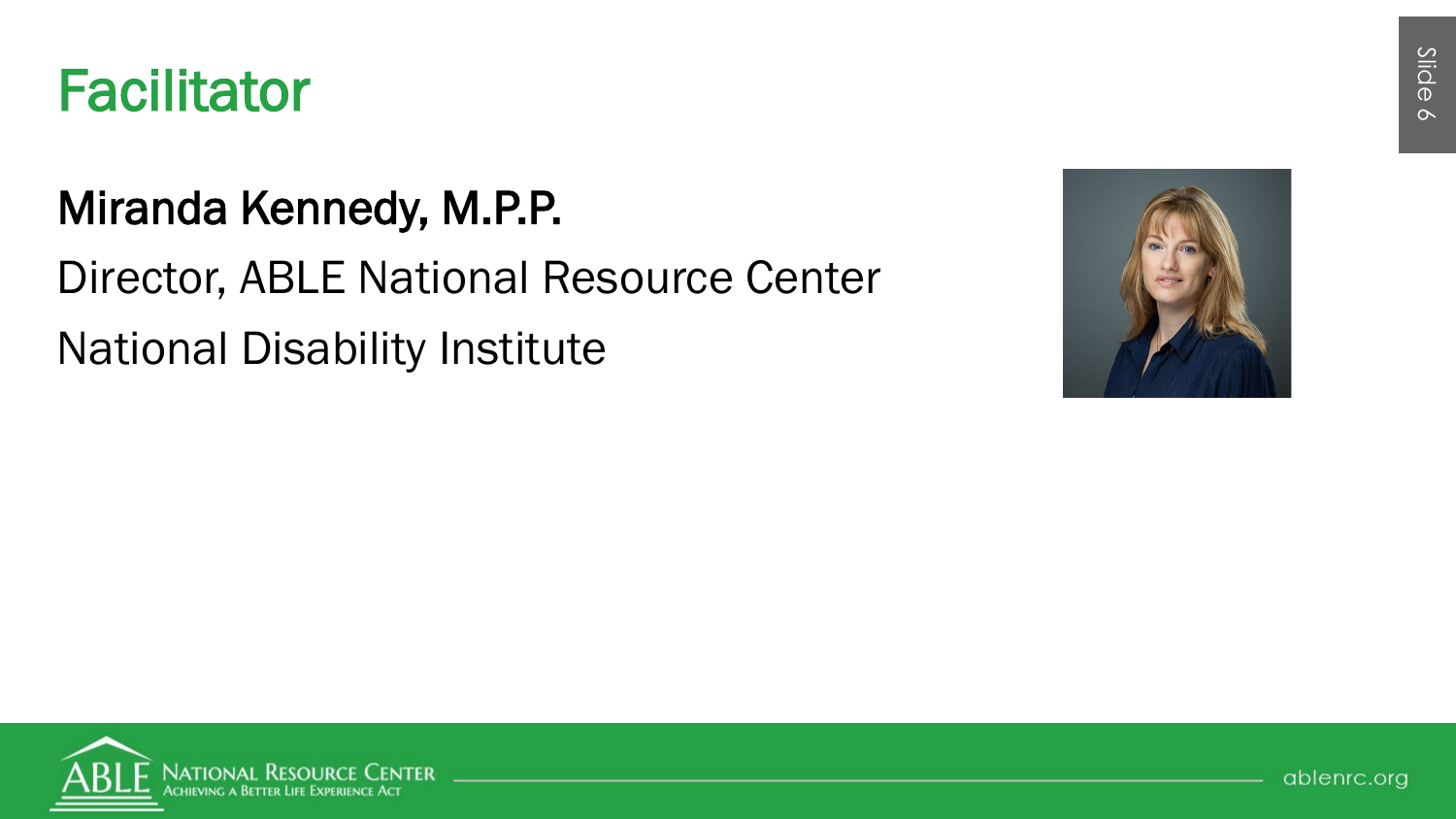#### ABLE National Resource Center

The **ABLE National Resource Center (ABLE NRC)** is the leading, comprehensive source of objective, independent information about federal- and state-related ABLE programs and activities, including guidance on tax-advantaged ABLE savings accounts.

Our mission is to educate, promote and support the positive impact ABLE can make on the lives of millions of Americans with disabilities and their families.

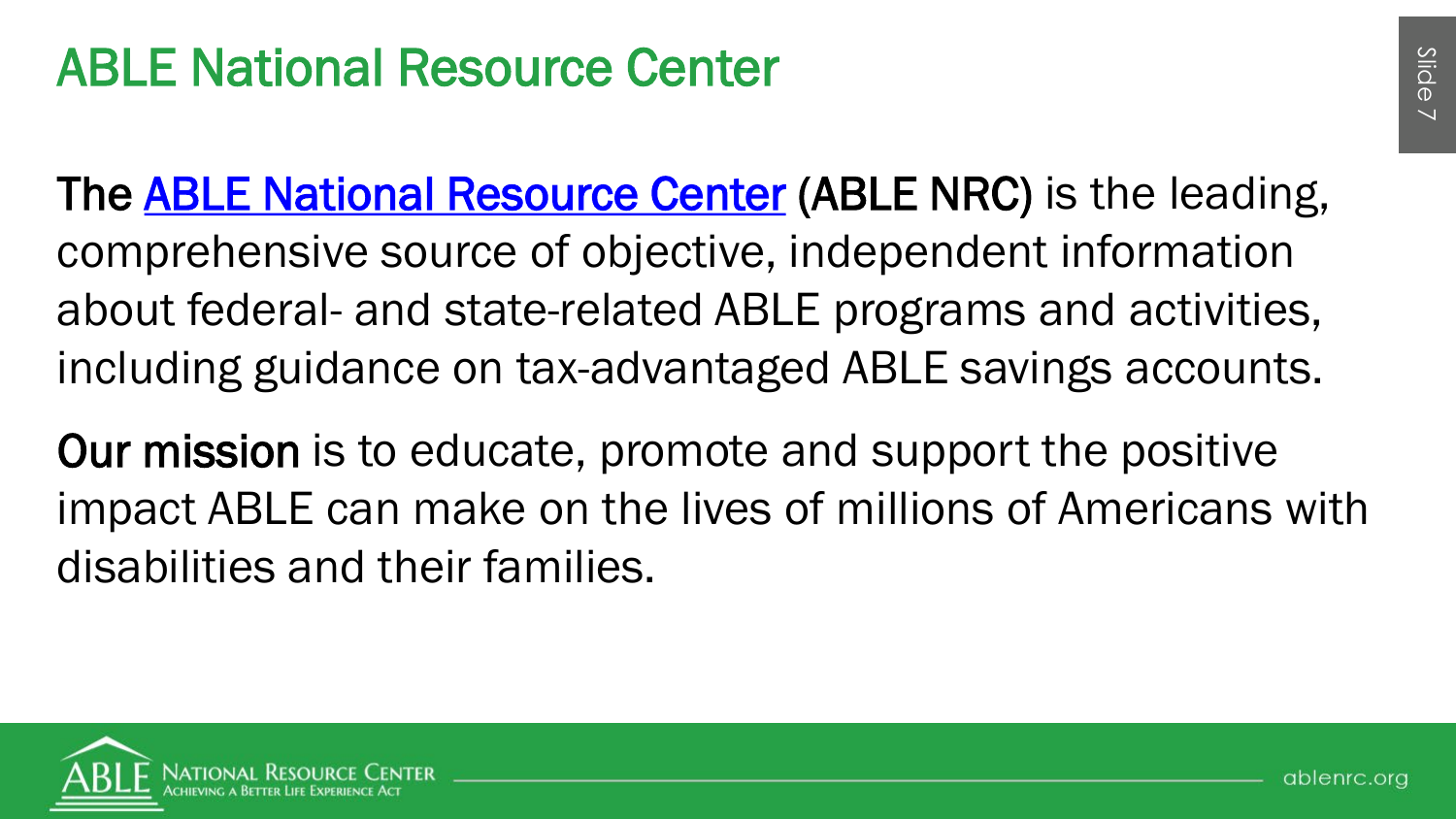## 2021 #ABLEtoSave Campaign (Slide 1 of 3)

This month-long campaign will provide information and resources about the ease, use and significance of ABLE accounts for people with disabilities.

Together, we can increase awareness across the nation and expand the number of people with disabilities benefitting from ABLE accounts.

#### ABLE NRC thanks our #ABLEtoSave Sponsors:



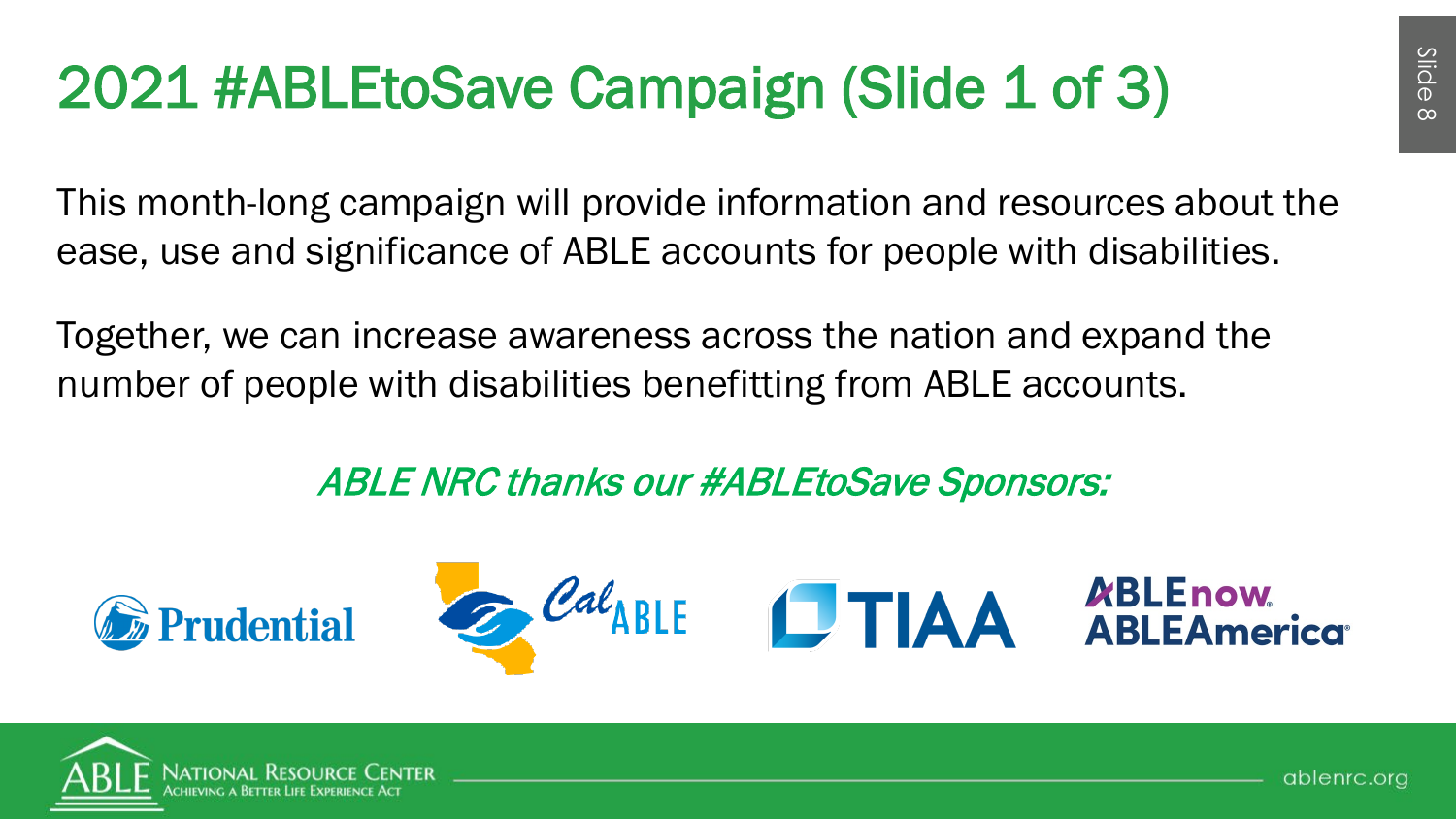## 2021 ABLEtoSave Campaign (Slide 2 of 3)

Throughout August, ABLE NRC will host events and share ABLE tools, including: panels with our ABLE Ambassadors, podcasts, informational videos, "Ask an ABLE Account Owner" forums and more!

- Week 1: Welcome to #ABLEtoSave Month
- Week 2: Opening an ABLE Account: Keys to Success
- Week 3: Best Practices for Eligible Individuals and Working Age Adults
- Week 4: Best Practices for ABLE Family Members and Circle of Support
- Week 5: ABLE Call to Action Next Steps to Achieve a Better Life **Experience**

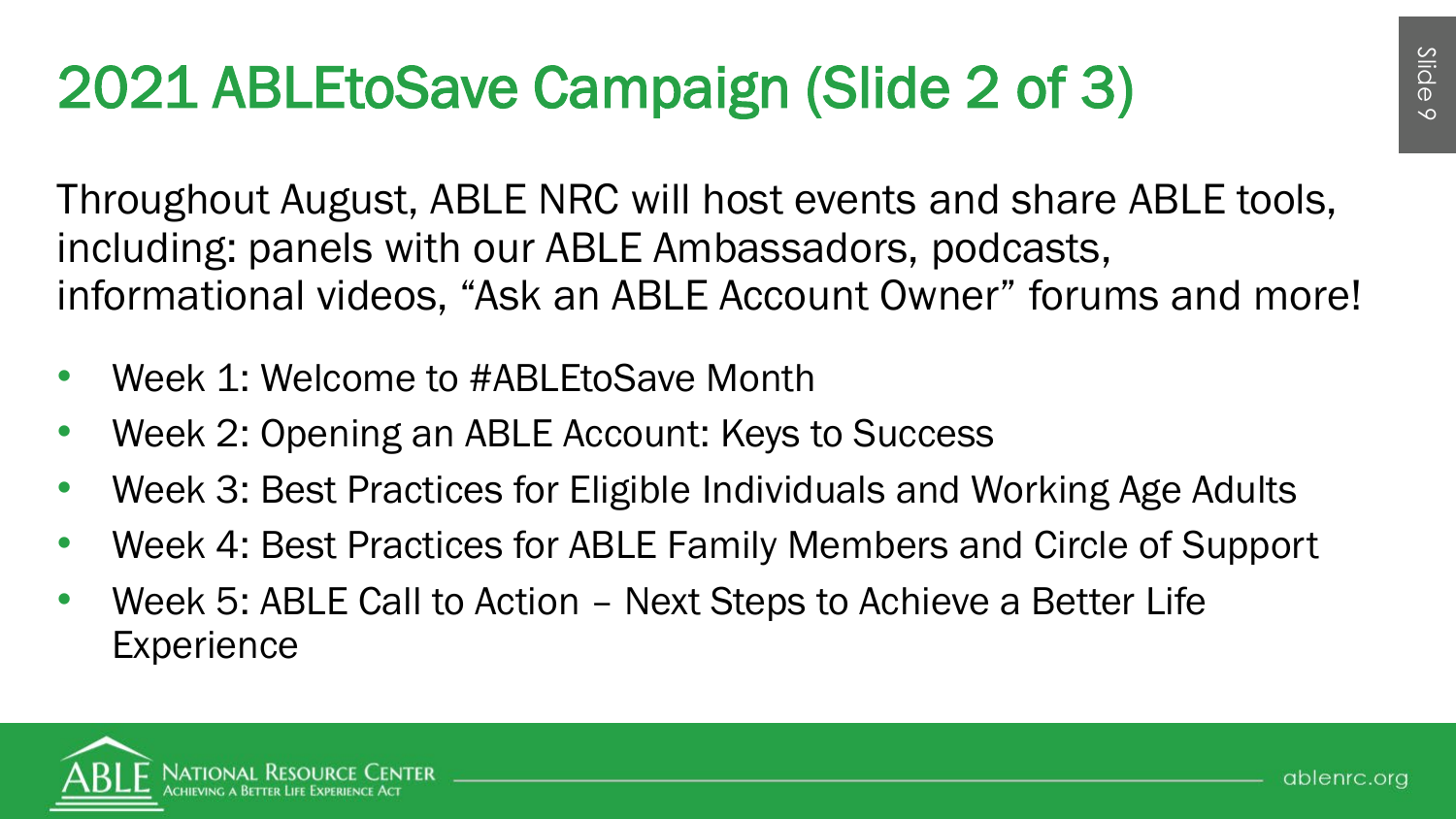## Follow Along with #ABLEtoSave Month

- Follow the #ABLEtoSave campaign on Facebook or Twitter by visiting the social media handle, @theABLENRC, and don't forget to use the hashtag #ABLEtoSave in posts you share.
- Stay tuned to the 2021 #ABLEtoSave web-page events and activities will be added here on a weekly basis with updated information throughout the month!

[ablenrc.org/abletosave-2021](https://www.ablenrc.org/abletosave-2021/)/

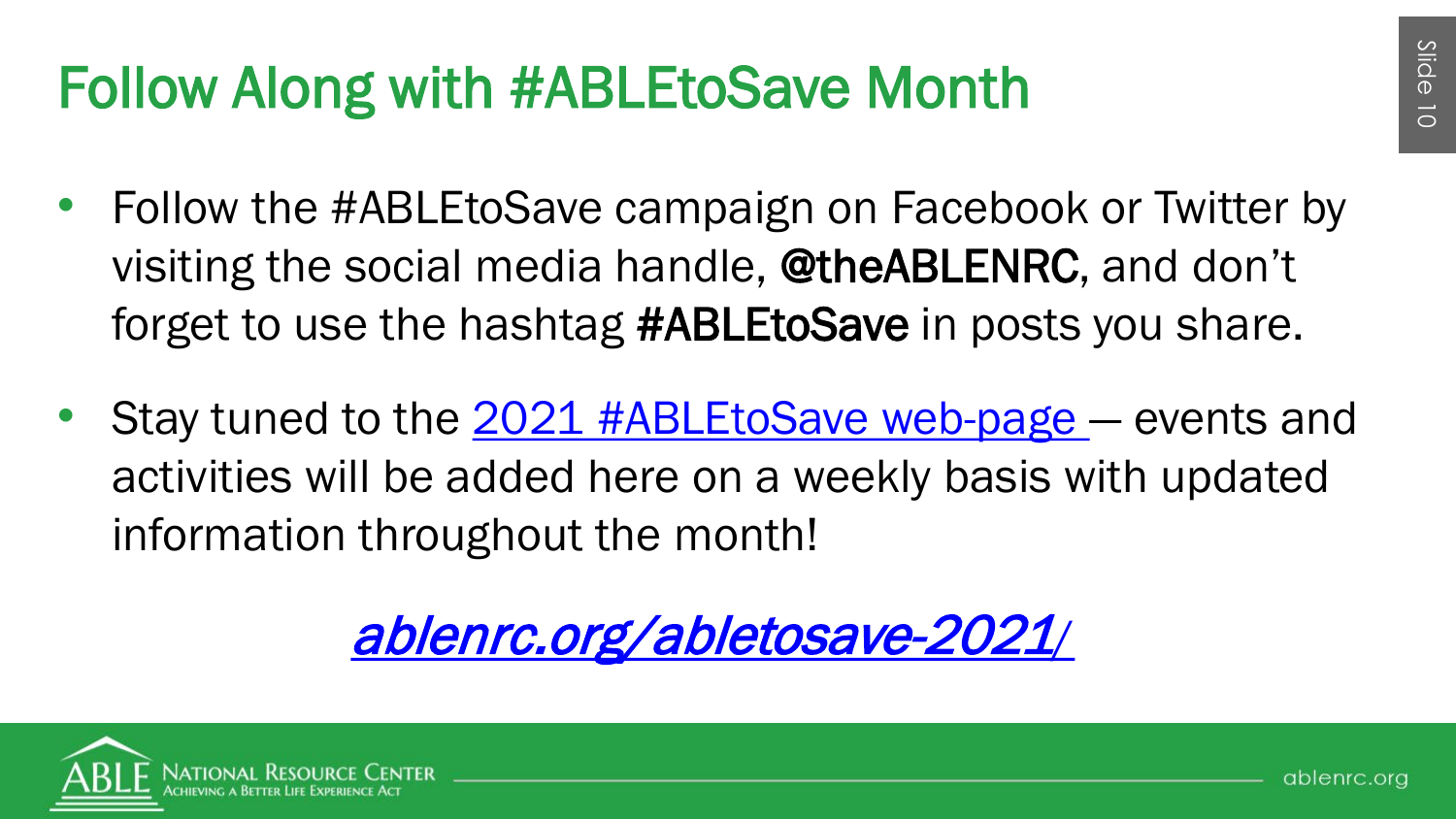### **Introducing Our #ABLEtoSave Panelists**



#### **2021 BIPOC Ambassadors**





ablenrc.org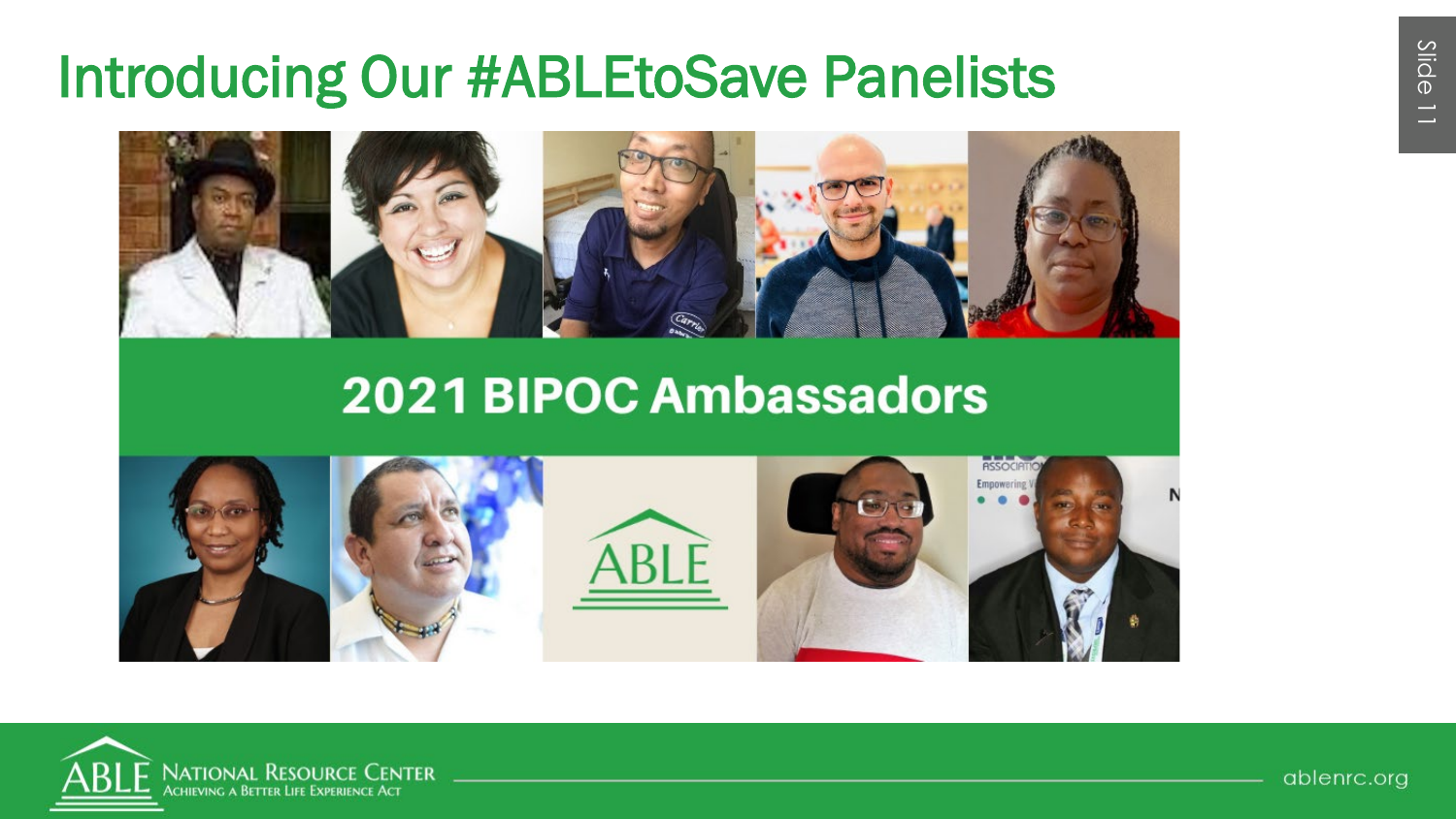## 2021 #ABLEtoSave Campaign (Slide 3 of 3)

- Follow the #ABLEtoSave campaign on Facebook or Twitter by visiting the social media handle, @theABLENRC, and don't forget to use the hashtag #ABLEtoSave in posts you share.
- Stay tuned to the 2021 #ABLEtoSave web-page events and activities will be added here on a weekly basis with updated information throughout the month!

[ablenrc.org/abletosave-2021](https://www.ablenrc.org/abletosave-2021/)/

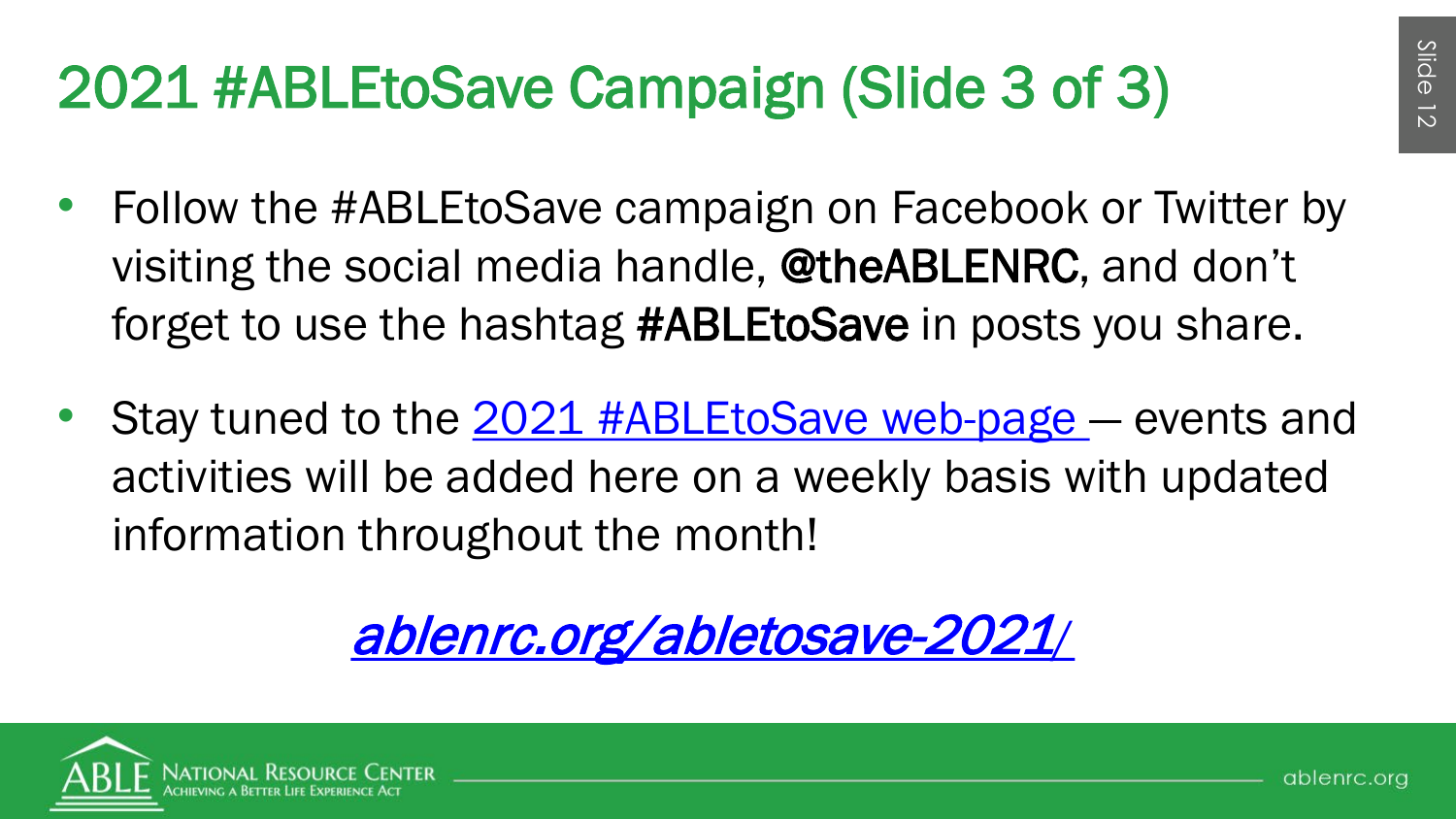### **ABLE National Resource Center Website: ablenrc.org**

ABOUT SUBSCRIBE GIFT CARD DONATE CONTACT EN ESPANOL O

WHAT IS ABLE? MANAGE ACCOUNT SERVICE PROVIDERS EMPLOYERS **RESOURCES GFT STARTED** 



#### **CONNECTING PEOPLE WITH DISABILITIES**

THEIR FAMILIES AND THOSE WHO SUPPORT THEM TO INFORMATION ABOUT THE ACHIEVING A BETTER LIFE EXPERIENCE (ABLE) ACT AND ABLE ACCOUNTS.



ablenrc.org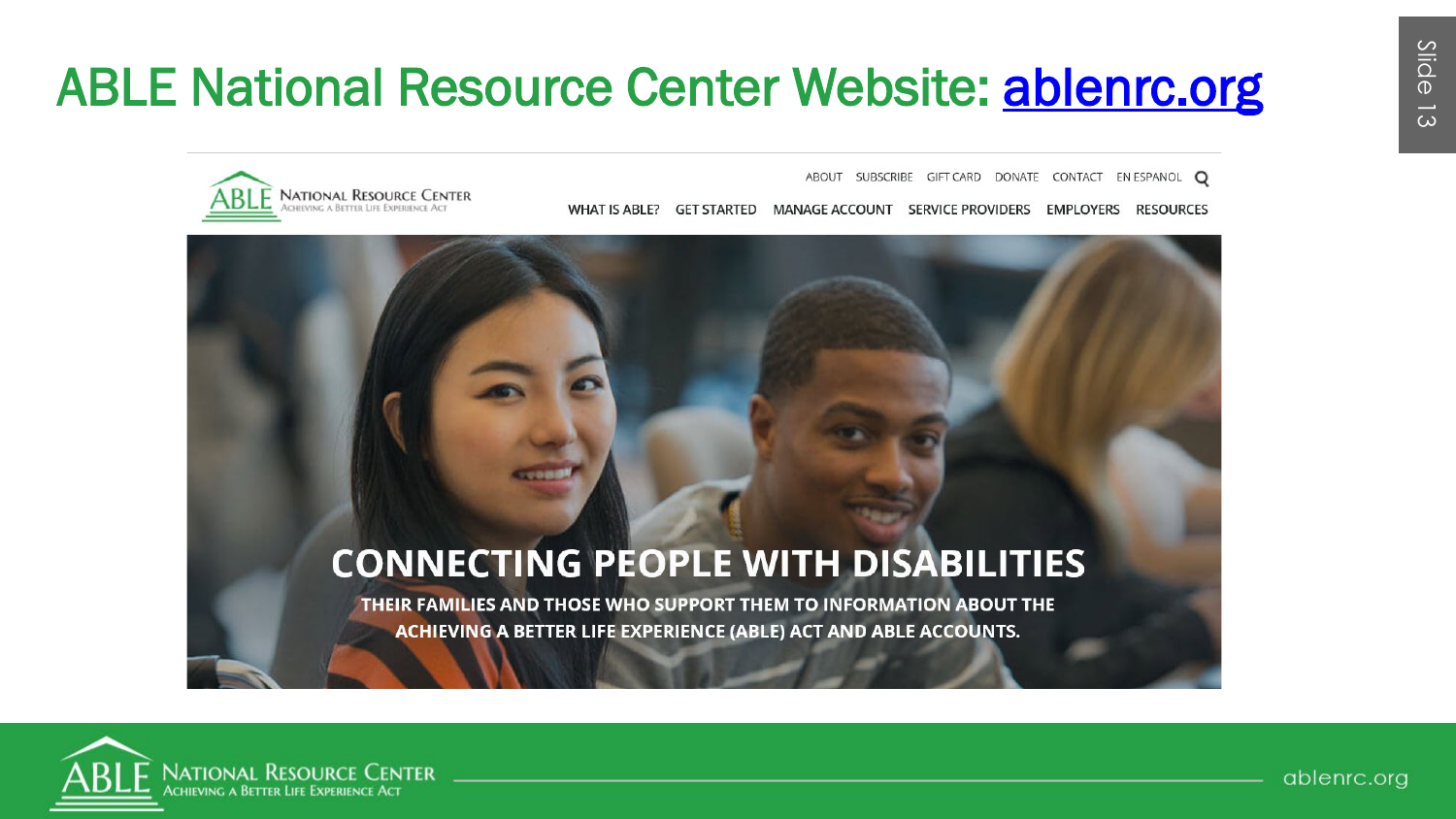## Help Spread the Word about #ABLEtoSave!

- Help spread the word! Please share information about ABLE accounts with friends, family and community groups!
- To receive up-to-date information on ABLE, please subscribe to our [AchievABLE](https://us8.list-manage.com/subscribe?%20u=ea6584491b7ab9daf6b074fe6&id=f9c00579ac) newsletter.
- Connect with us on social media: [Facebook](https://www.facebook.com/theABLENRC/) and Twitter @theABLENRC.
- Share the **[#ABLEtoSave Public Awareness Campaign Toolkit](https://www.ablenrc.org/abletosave-public-awareness-campaign-toolkit/)** across your networks.
- Follow the #ABLEtoSave Web-Page at **[ablenrc.org/abletosave-2021/](https://www.ablenrc.org/abletosave-2021/)**